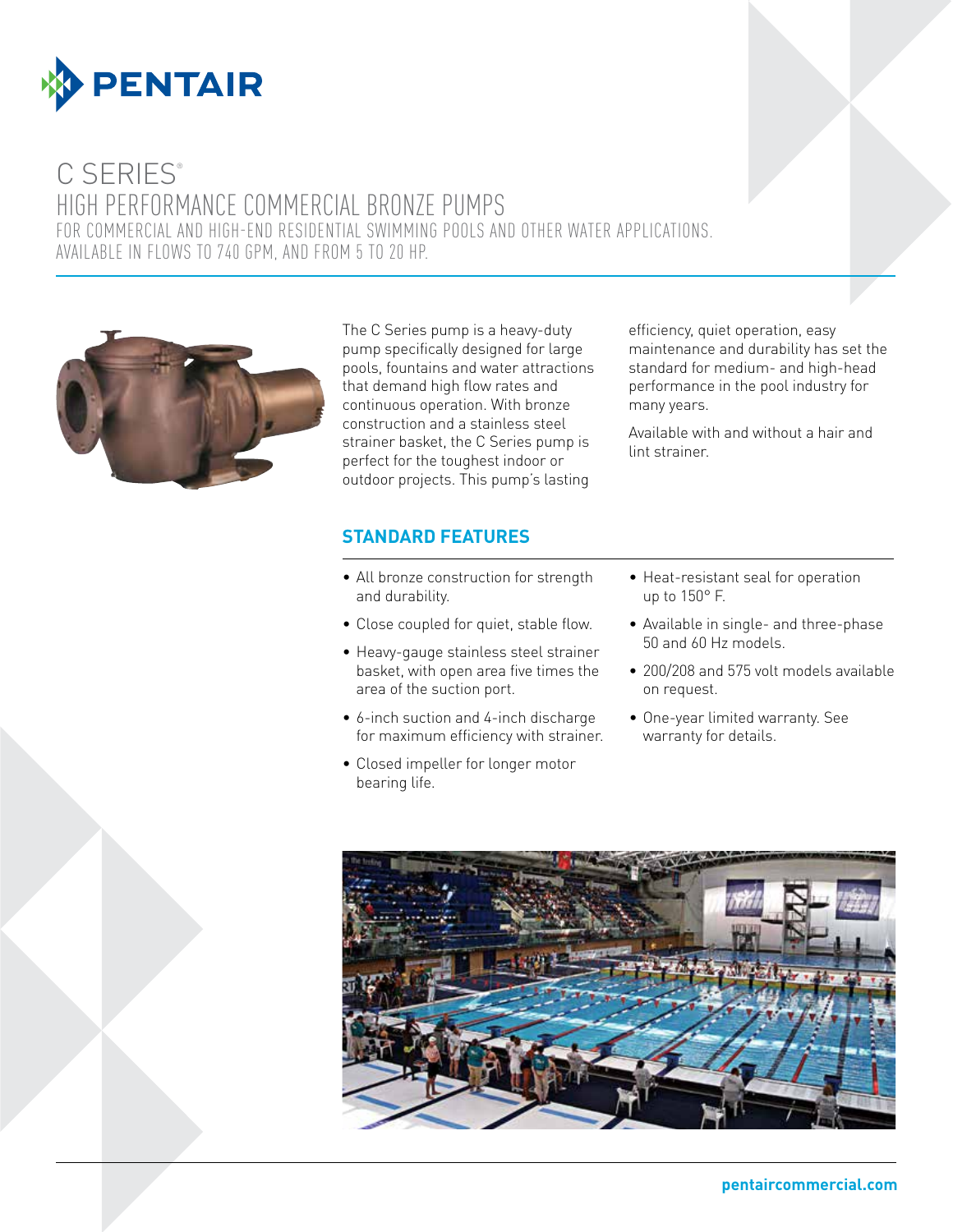# C SERIES<sup>®</sup> High Performance Commercial Bronze Pumps



#### **Pump Performance Curve CM/CMK Series Pump**



# **MATERIALS AND DESIGN**

#### Pump Body

Volute type, back pull-out design

- • Port Size
	- 6" ANSI Rated 125 lb. bolted flange suction port on strainer. 5" – ANSI Rated 125 lb. bolted flange suction port less strainer. 4" – ANSI Rated 125 lb. bolted flange discharge port.
- • Material

Volute & Motor Adapter. Bronze CA 84400.

• Impeller

Bronze CA 83600.

• Base

Enamel Coated Cast Iron Foot CL30.

• Corrosion Prevention

All-bronze pump with stainless steel basket for maximum corrosion prevention.

#### Hair and Lint Strainer

#### • Material

Strainer pot – Bronze CA 84400. Strainer – Stainless Steel.

• Size

6" ANSI Rated 125 lb. bolted flange suction ports.

#### Pump Maximum Limits

Liquid Temperature: 104° F. Ambient Air Temperature: 104° F.

#### Motor

TY Frame Motor

• Frame size

NEMA Rated flange. 230/460V are open drip-proof design.

- • Shaft
	- 303 Stainless steel construction.
- • Design

5 to 20 HP, 3500 RPM, JM open drip-proof, continuous duty, three-phase and single-phase (5, 7½, and 10 HP only).

• Bearings

Lubricated double sealed ball bearings.

• Thermal Overload Protection

All models require external thermal overload protector.

#### Electrical

• Power Supply Required

Three-phase pumps are 208/220-440 and 200/208. 5, 7½ , and 10 HP single-phase models are available in 230V, 60 Hz only.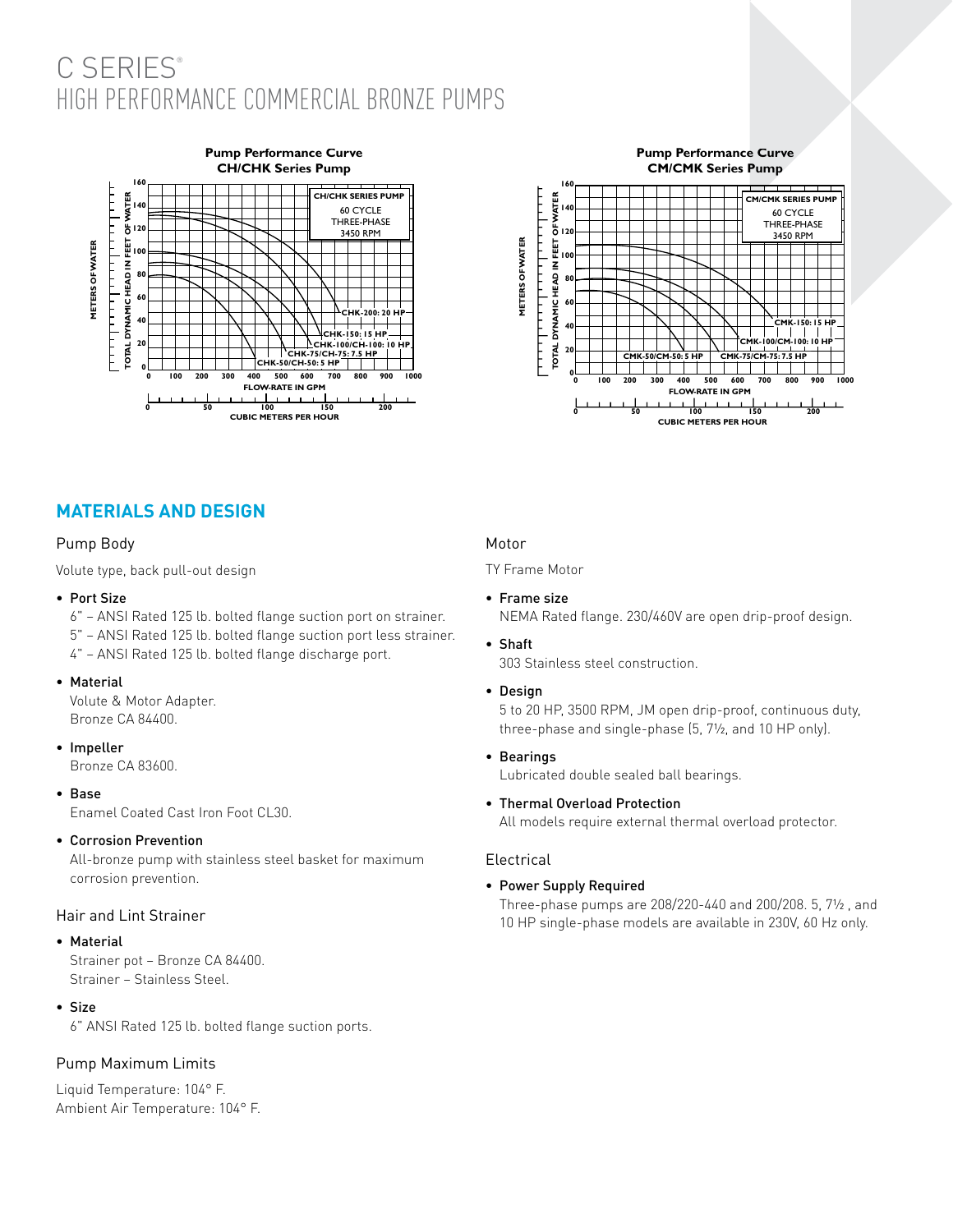![](_page_2_Figure_0.jpeg)

| PUMP DIMENSIONS                           |             |                   |              |  |  |  |  |  |
|-------------------------------------------|-------------|-------------------|--------------|--|--|--|--|--|
| THREE-PHASE AMPS @<br>220/440 & 380/415 V |             |                   |              |  |  |  |  |  |
| HP                                        | <b>AMPS</b> | A<br><sub>B</sub> |              |  |  |  |  |  |
| 5                                         | 14          | 34.88             | 19.50        |  |  |  |  |  |
| 7.5                                       | 20          | 35.88             | 20.50        |  |  |  |  |  |
| 10                                        | 26          | 36.88             | 22.50        |  |  |  |  |  |
| 15                                        | 38          | 37.38             | 22.00        |  |  |  |  |  |
| 20                                        | 46          | 37.88             | 23.50        |  |  |  |  |  |
|                                           |             |                   |              |  |  |  |  |  |
| PUMP DIMENSIONS                           |             |                   |              |  |  |  |  |  |
| SINGLE-PHASE AMPS @<br><b>230 VOLTS</b>   |             |                   |              |  |  |  |  |  |
| HP                                        | <b>AMPS</b> | A                 | <sub>R</sub> |  |  |  |  |  |
| 5                                         | 26          | 35.50             | 20.50        |  |  |  |  |  |
| 7.5                                       | 37          | 35.88             | 20.50        |  |  |  |  |  |
| PUMP DIMENSIONS                           |             |                   |              |  |  |  |  |  |
| SINGLE-PHASE AMPS @<br><b>200 VOLTS</b>   |             |                   |              |  |  |  |  |  |
| HP                                        | <b>AMPS</b> | A                 | <sub>B</sub> |  |  |  |  |  |
| 5                                         | 29          | 35.50             | 20.50        |  |  |  |  |  |
| 7.5                                       | 39.6        | 35.88             | 20.50        |  |  |  |  |  |
| $\Delta T T$                              |             |                   |              |  |  |  |  |  |

NOTES: 1. BOTH "A" AND "B" DIMENSIONS ARE APPROXIMATE AND CAN VARY BY MANUFACTURER. 2. ALL DIMENSIONS ARE IN INCHES AND MAY VARY ± .25.

# **High Performance Commercial Bronze Pump**

#### **C Series Models with Hair and Lint Strainer**

| CHK/CMK Three-Phase 200/208V 60 Hz <sup>3</sup> |                |                |             |           |                   |  |  |  |  |
|-------------------------------------------------|----------------|----------------|-------------|-----------|-------------------|--|--|--|--|
| <b>Product</b>                                  | <b>Model</b>   | <b>Voltage</b> | <b>Amps</b> | <b>HP</b> | Carton Wt. (lbs.) |  |  |  |  |
| 347940                                          | <b>CMK-50</b>  | 200/208V       | 16.1        | 5         | 336               |  |  |  |  |
| 347941                                          | <b>CHK-50</b>  | 200/208V       | 16.1        | 5         | 336               |  |  |  |  |
| 347942                                          | <b>CMK-75</b>  | 200/208V       | 22.3        | 7.5       | 346               |  |  |  |  |
| 347943                                          | <b>CHK-75</b>  | 200/208V       | 22.3        | 7.5       | 349               |  |  |  |  |
| 347944                                          | <b>CMK-100</b> | 200/208V       | 28.7        | 10        | 374               |  |  |  |  |
| 347945                                          | CHK-100        | 200/208V       | 28.7        | 10        | 376               |  |  |  |  |
| 347946                                          | CMK-150        | 200/208V       | 43.7        | 15        | 396               |  |  |  |  |
| 347947                                          | CHK-150        | 200/208V       | 43.7        | 15        | 398               |  |  |  |  |
| 347948                                          | CHK-200        | 200/208V       | 54          | 20        | 474               |  |  |  |  |
| CHK/CMK Three-Phase 220/440V 60 Hz              |                |                |             |           |                   |  |  |  |  |
| 011657                                          | <b>CHK-50</b>  | 220/440V       | 13/6.5      | 5         | 336               |  |  |  |  |
| 011652                                          | <b>CMK-50</b>  | 220/440V       | 13/6.5      | 5         | 336               |  |  |  |  |
| 011658                                          | <b>CHK-75</b>  | 220/440V       | 18/4.92     | 7.5       | 349               |  |  |  |  |
| 011653                                          | <b>CMK-75</b>  | 220/440V       | 18/4.92     | 7.5       | 346               |  |  |  |  |
| 011659                                          | CHK-100        | 220/440V       | 25.3/12.7   | 10        | 376               |  |  |  |  |
| 011654                                          | <b>CMK-100</b> | 220/440V       | 25.3/12.7   | 10        | 374               |  |  |  |  |
| 011660                                          | CHK-150        | 220/440V       | 37.6/18.8   | 15        | 398               |  |  |  |  |
| 011655                                          | <b>CMK-150</b> | 220/440V       | 37.6/18.8   | 15        | 396               |  |  |  |  |
| 011661                                          | CHK-200        | 220/440V       | 49/24.6     | 20        | 474               |  |  |  |  |
| CH/CM Single-Phase 200/208V only 60 Hz          |                |                |             |           |                   |  |  |  |  |
| 347938                                          | CM-50          | 200/208V       | 29.0        | 5         | 352               |  |  |  |  |
| 347939                                          | CH-50          | 200/208V       | 29.0        | 5         | 352               |  |  |  |  |
| 348001                                          | $CM-751$       | 200/208V       | 39.6        | 7.5       | 375               |  |  |  |  |
| 348005                                          | $CH-751$       | 200/208V       | 39.6        | 7.5       | 375               |  |  |  |  |
| CH/CM Single-Phase 230V only 60 Hz <sup>2</sup> |                |                |             |           |                   |  |  |  |  |
| 011651                                          | CM-50          | 230V Only      | 24.0        | 5         | 352               |  |  |  |  |
| 011656                                          | CH-50          | 230V Only      | 24.0        | 5         | 352               |  |  |  |  |
| 347916                                          | CH-75          | 230V Only      | 37.0        | 7.5       | 375               |  |  |  |  |
| 347917                                          | $CM-75$        | 230V Only      | 37.0        | 7.5       | 375               |  |  |  |  |
| 347963                                          | CH-100         | 230V Only      | 51.0        | $10\,$    | 376               |  |  |  |  |
| 347964                                          | CM-100         | 230V Only      | 51.0        | 10        | 376               |  |  |  |  |

'Not NSF Listed.

<sup>1</sup>Not NSF Listed.<br><sup>2</sup>208V not available.<br><sup>3</sup>Full load amps shown.